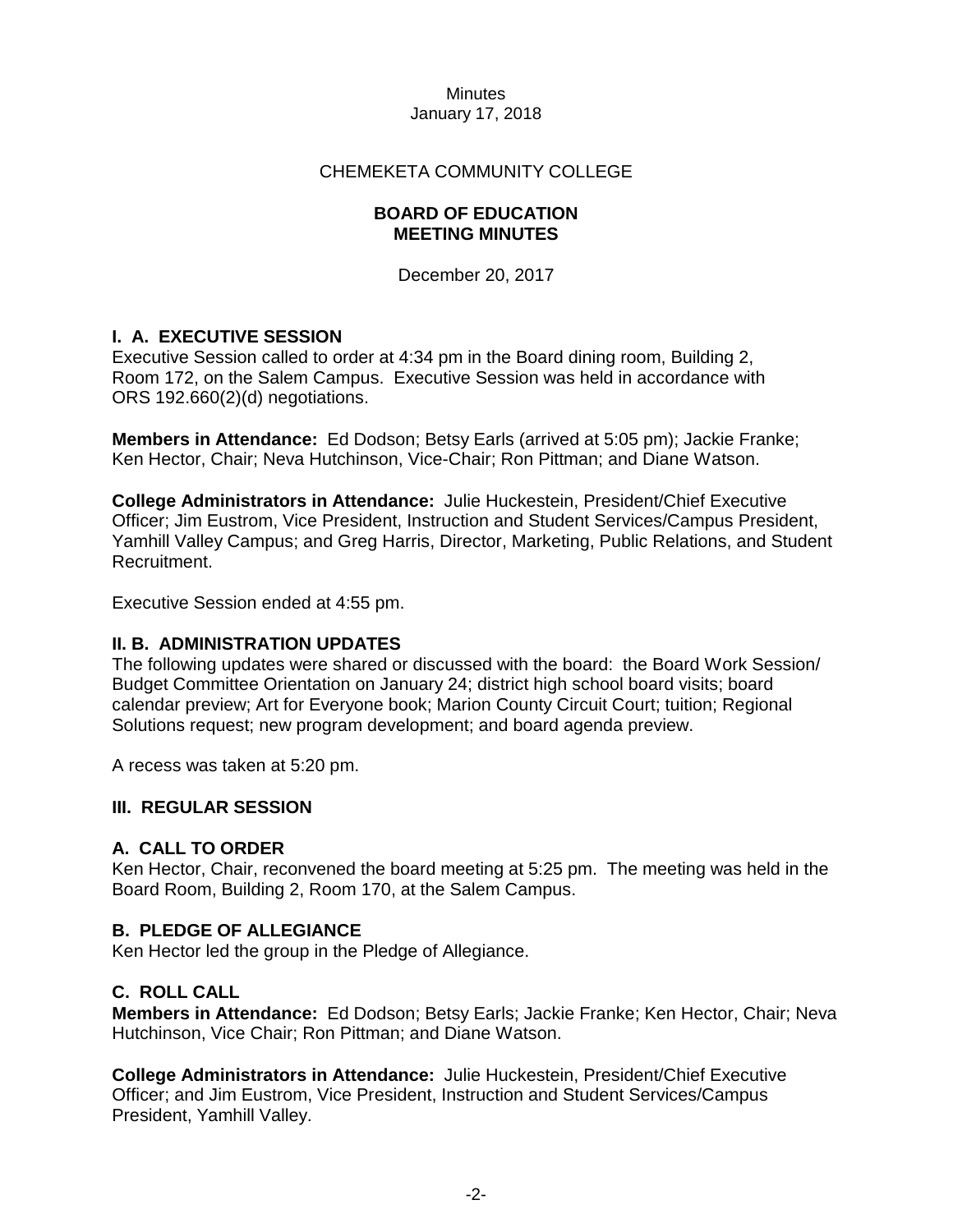Meeting Minutes Chemeketa Board of Education December 20, 2017 Page 2

**Board Representatives in Attendance**: Isaac Acosta, Associated Students of Chemeketa (ASC); Terry Rohse, Chemeketa Classified Association; and Allison Stewart Hull, Chemeketa Exempt Association. Absent: Justus Ballard, Chemeketa Faculty Association.

# **D. COMMENTS FROM THE AUDIENCE**

None

# **E. APPROVAL OF MINUTES**

Diane Watson moved and Jackie Franke seconded a motion to approve the minutes of November 15, 2017.

The motion CARRIED.

# **F. REPORTS**

## **Reports from the Associations**

Isaac Acosta, ASC executive coordinator, said his report stands as written.

Terry Rohse, Chemeketa Classified Association, reported the report stands as written with one addition. Terry reported the Holiday Social not only was fun, but it also benefited many employees. The Classified Association purchased 14 more food cards to the 15 they received so were able to help 29 Classified employees. Terry read a thank you from a staff member thanking them for the food gift card.

Allison Stewart Hull, Chemeketa Exempt Association, said the report stands as written. Allison reported the Exempt Association raised \$217 at the Exempt Association meeting for student scholarships from a raffle for more raffle tickets for the Holiday Social, a wreath, and a Christmas cactus plant. Thanks to Lynn Irvin who came up with the idea that will be repeated next year.

## **Reports from the College Board of Education**

Ed Dodson attended the 5–10 year employee recognition breakfast, the Aspen award celebration, the Mock Trial team celebration, the Holiday Social, and the CASA luncheon. He met with the Oregon Community College Association (OCCA) executive director, Andrea Henderson; attended the OCCA Forum and OCCA Board meeting at Southwest Community College in Coos Bay.

Ron Pittman participated in a phone meeting with the ACCT Pacific region board where policies and procedures were discussed.

Jackie Franke attended the Sip and See event at Eola, the Mock Trial celebration, a Marion County Board of Commissioner's meeting, a Salem City Council meeting, and a Mid-Willamette Valley Council of Governments meeting. Jackie met with Salem-Keizer School District chief financial officer Michael Wolfe, Salem Mayor Chuck Bennett, Woodburn City Administrator Scott Derickson, Salem broker Gladys Blum, and Salem-Keizer Education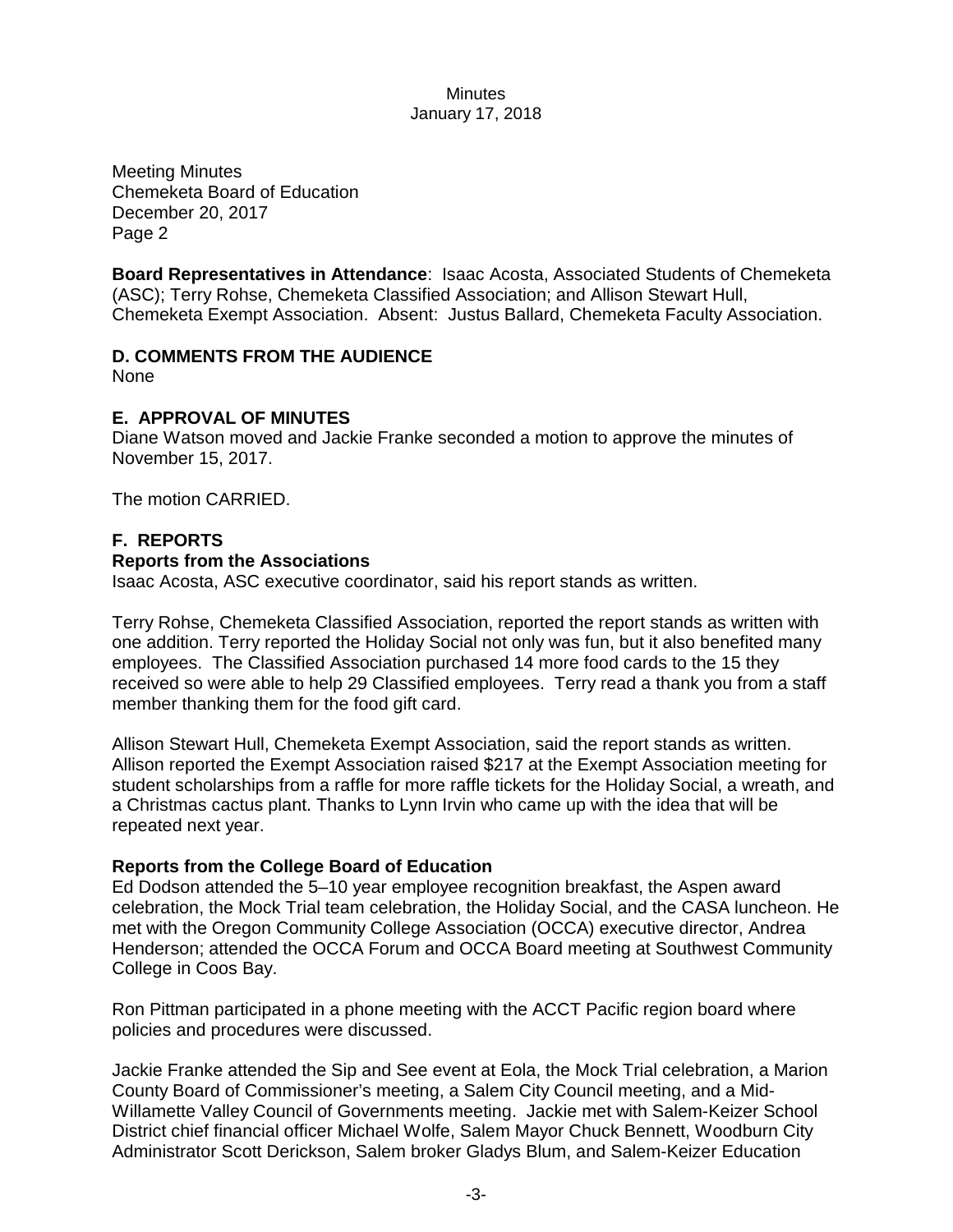Meeting Minutes Chemeketa Board of Education December 20, 2017 Page 3

Foundation past director Krina Lee. Jackie also attended a celebration of life gathering at the Northwest Wine Studies Center. Jackie purchased beautiful pottery from the college Pottery Club and asked that the board be informed of club fund raisers.

Diane Watson attended the Aspen celebration, the Holiday Social, the Friday Chemeketa Night at the Salem Market Holiday Craft fair, and the Salem Chamber/Keizer Rotary annual luncheon.

Neva Hutchinson attended the 5–10 year employee recognition breakfast, Aspen celebration, Mock Trial celebration, a Northwest Innovations Board meeting, the CASA luncheon, and the three-day Salem Holiday Market. Neva thanked the college and the Chemeketa Foundation for working with the Salem Market staff in organizing the Friday Chemeketa Night event. She also thanked the law enforcement cadets for their help with parking; the Chemeketa Choir who provided entertainment; and Student Life workers who helped with ticket sales. Five dollars of the \$8 admission fee went to the Student Relief (student pantry) fund; a total of \$2,400 was donated.

Betsy Earls had no report.

Ken Hector attended the Mock Trial celebration, Oregon Leadership Summit in Portland, three Silverton Chamber of Commerce business group meetings, and a Foundation board meeting and holiday gathering, where the highlight was celebrating Andrew Bone's retirement and the announcement of the Andrew Bone scholarship where over \$10,000 was raised.

## **Reports from the Administration**

Jim Eustrom sadly reported the passing of Reine Thomas, who was dean of the Dallas Center and had also worked at Portland Community College and Columbia Gorge Community College. Jim introduced Jessica "Jess" Stahl, the new dean of Curriculum, Instruction, and Accreditation, who was in the audience.

## **INFORMATION**

## **Presentation of 2016–2017 Audit Report**

Julie Huckestein thanked Katie Bunch, fiscal and audit manager, and all the staff in Business Services, the Budget Office, and Financial Aid who helped gather information for the audit report. Katie recognized accounting staff Anne Marie Swearingen, Nancy Espinosa, and Andrea Schamp, who were in the audience.

Kenneth Kuhns referred to page 11 of the audit report and briefly reviewed a few sections of the Independent Auditor's Report. He explained the college has the responsibility to keep the records from which the financial statements are prepared, and auditors have the responsibility to audit the financial statements and determine whether the information within those statements is accurate and fairly presented. He noted the records were well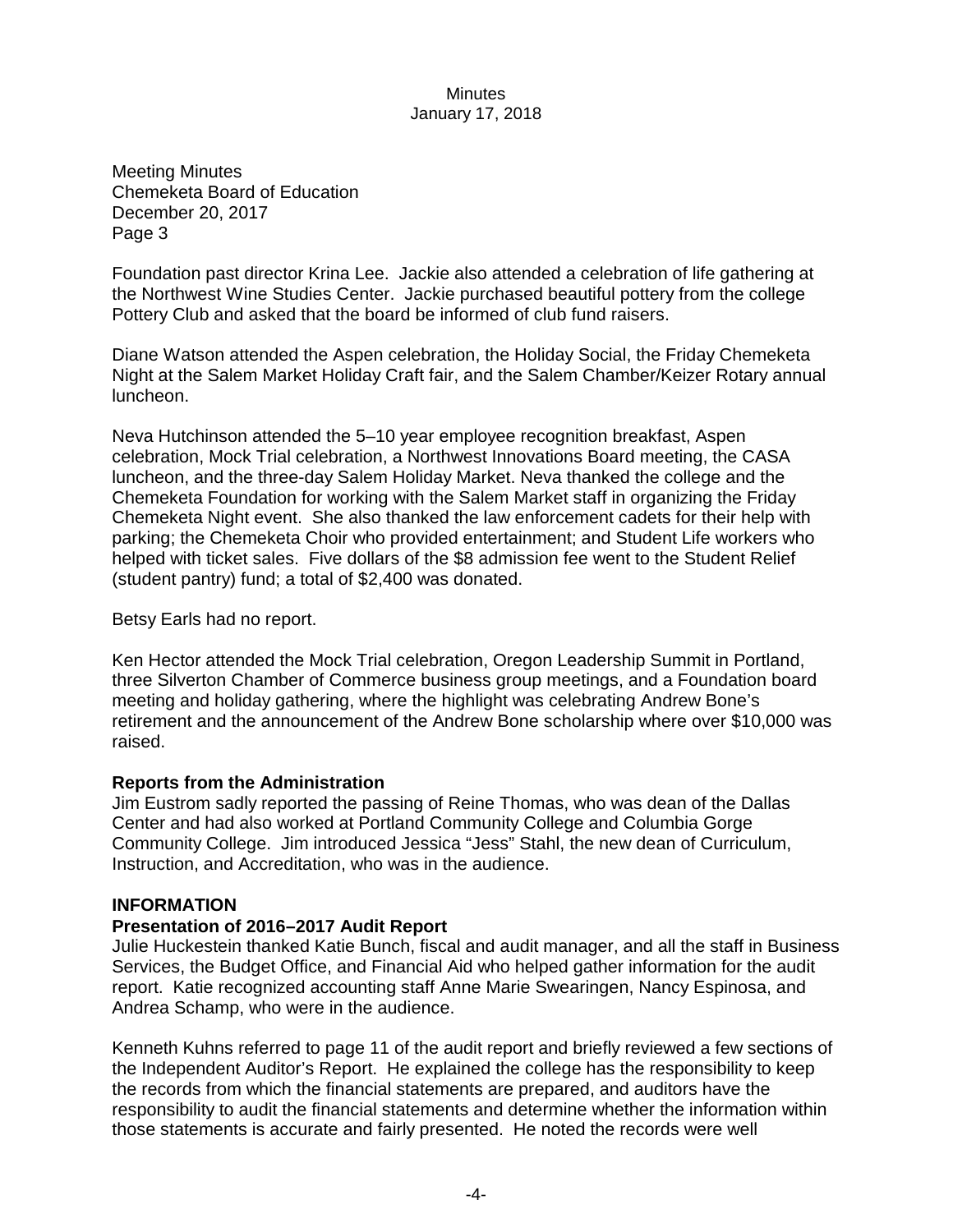Meeting Minutes Chemeketa Board of Education December 20, 2017 Page 4

maintained, very clean, and there were no audit adjustments made to the records before being incorporated into the financial statements.

Auditors follow generally accepted auditing standards and governmental accounting standards in performing the audit and go through numerous procedures and steps to verify and challenge financial information included in the audit report. Referring to page 12, Kenneth Kuhns read the Opinion statement. Based on the audit and the report of the foundation auditors, the financial statements were presented fairly and in all material respects. It was a clean opinion, an unmodified opinion, which is the best opinion that an entity can receive, and the opinion that was earned on the financial statements that were presented for the audit.

Referring to page 105, the Independent Auditor's Report on the Internal Control Over Financial Reporting and on Compliance and Other Matters Based on an Audit of the Financial Statements, Ken explained that on an entity-wide basis, auditors looked at and tested internal controls and did not find any exceptions, which indicated internal controls are working properly.

Because the college received a large amount of federal funding, the audit was also prepared in accordance with government accounting standards. Referring to page 102–103, Schedule of Expenditure of Federal Awards, the college received \$40,550,938 of federal funds during the last fiscal year. Auditors are required to do a single audit on federal funds. Auditors reviewed and tested compliance with laws and regulations on an entity-wide basis, as well as related to federal programs, and as noted on page 107, no exceptions were found in the compliance with laws and regulations in the college's internal controls, so a clean opinion was issued.

Referring to the last two pages, 112–113, Independent Auditor's Comments Required by Oregon State Regulations, auditors found no areas of non-compliance in the deposit of public funds with financial institutions, indebtedness limitations, budgets, insurance and fidelity bonds, programs funded from outside sources, investments of surplus funds, or public contracts and purchasing. In closing, again, the college has earned a clean opinion. Ken commended the college and staff for the excellent job in putting together the financial statements and preparing for the audit.

Jackie Franke asked for clarification on page 105 in the Independent Auditor's Report on Internal Control. The second paragraph says "Accordingly we do not express an opinion on the effectiveness of the college's internal controls." Kenneth Kuhns explained that it is the auditors' responsibility to give an opinion on the fairness and accuracy of financial statements, not the internal control structure of the organization. However, if internal controls were not working effectively in connection to producing quality financial statements, this would be addressed in the audit report.

Kenneth Kuhns was thanked for presenting the audit report for 2016–2017.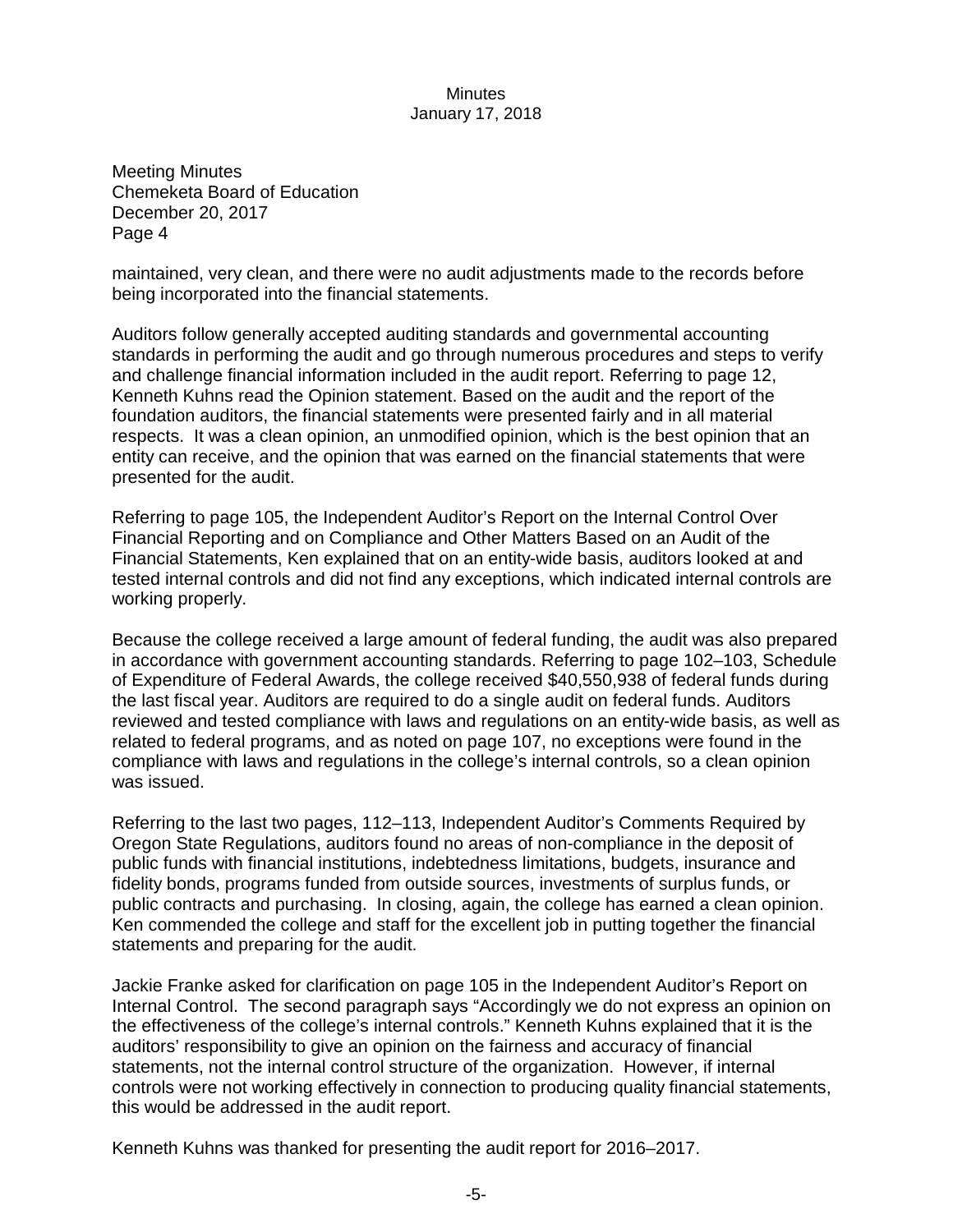Meeting Minutes Chemeketa Board of Education December 20, 2017 Page 5

# **College Policies #3150, Exempt Supervisory Employees: Definition; #6220, Surplus Property; #6240, Inventory; and #6410, Legal Services**

Rebecca Hillyer presented four policies that were reviewed by the President's Advisory Council. Board action will be requested in January.

# **Academic Calendar for 2018–2019**

Jim Eustrom reported the written report summarizes the terms and holidays for the 2018–2019 academic calendar. Jim noted that Fall Kickoff day will, again, be on Tuesday (September 11), instead of Monday to allow returning faculty and employees a day to get settled in and to allow staff to set-up for kick-off on Monday instead of having to come in on Sunday; and the fall/winter break will again be a four-week break. The academic calendar will be brought back next month for board approval.

## **2016–2017 Financial Aid and Veterans Services Update**

Ryan West, dean of Financial Aid, said his report stands as written. He reported some positive trends in financial aid including a huge decline in student loan volume which means fewer students are taking out loans. This will result in a more stable financial future for those who graduate. This is the second year of the Oregon Promise and colleges are working with the Office of Student Access and Completion (OSAC) to make the Oregon Promise program a more predictable, stable program for future years. Also, the Reauthorization of Higher Education Act will be interesting for community colleges.

Ron Pittman asked if the Oregon Promise has an impact on the smaller student loan amounts. Ryan said he believed so based on the increase of students coming to the college directly from high school to take advantage of the Oregon Promise. Even though the dollar amounts are not large, there is a psychological shift of free community college tuition. Between the Oregon Promise, Pell, and the Opportunity grants, students have more than enough to pay for tuition and fees plus textbooks so student loans are not necessarily needed.

Ryan introduced Jon Terrazas, veterans' service coordinator. Jon has been working on a number of grants. One grant that was just received will fund a new veterans' resource center that will be located in Building 2, next to the counseling and advising center, to replace the one-room veterans' lounge. Neva Hutchinson asked if student veteran numbers are growing or declining. Jon replied he is seeing the same amount of decrease that the college is experiencing.

## **2017–2018 Faculty Sabbatical Leave Recommendation**

Sabbatical Review Committee member, R.Taylor, reported on behalf of the committee. The committee recommended that both Laura Scott, Developmental Writing, and Beth Hale, eLearn Technical Support, be granted one-term sabbatical leaves during spring term 2018. A summary of the sabbatical projects were shared and detailed descriptions were in the written report. Board action will be requested at the January board meeting.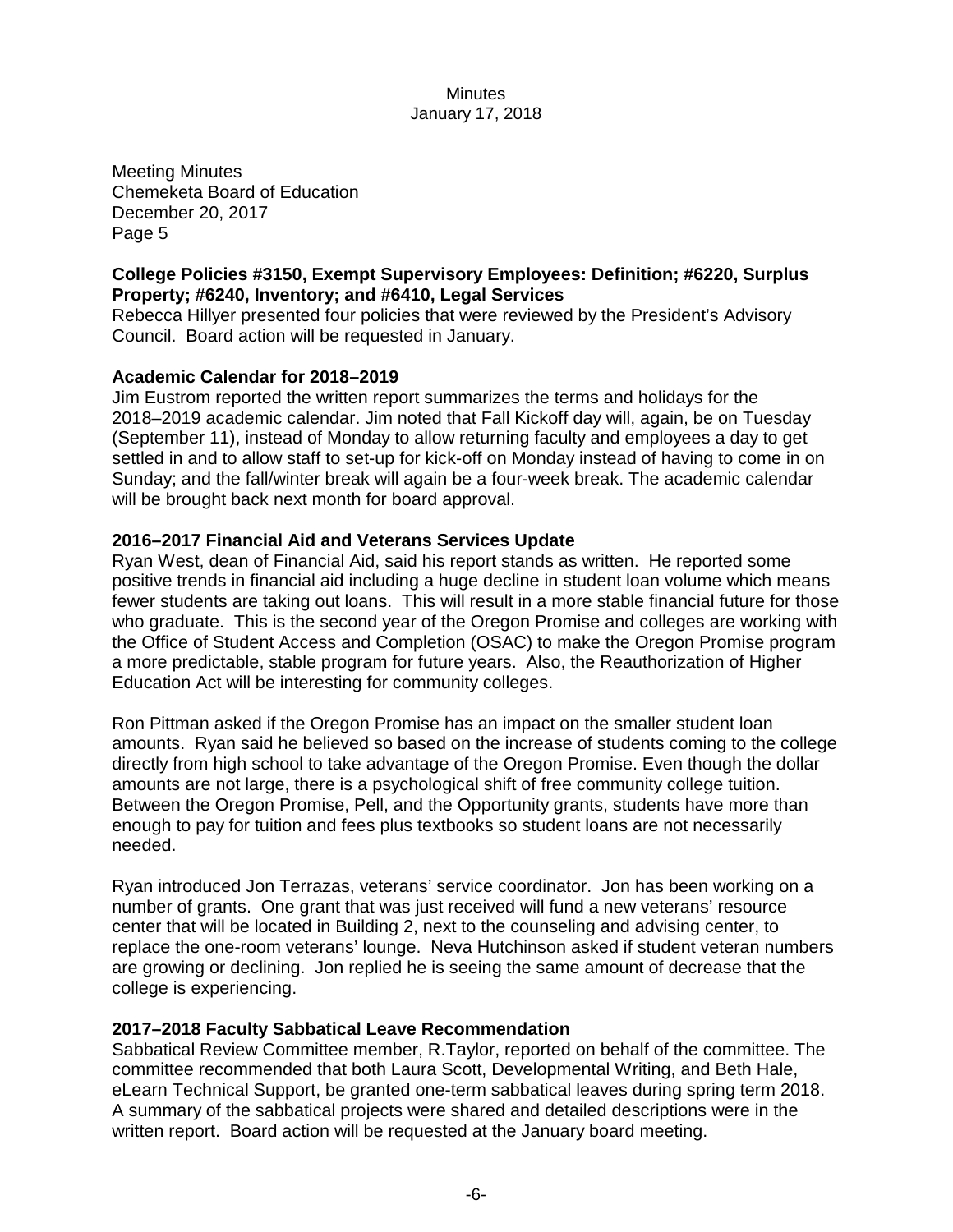Meeting Minutes Chemeketa Board of Education December 20, 2017 Page 6

### **Statement of Budget Principles for 2018–2019**

Miriam Scharer reported the Budget Principles and Financial Environment for the 2018–2019 Fiscal Year was reviewed and revised by Executive Team and the President's Advisory Council. Miriam briefly reviewed the five budget principles; and the key factors in resources and expenses that affect the general fund resource base for next year's budget. Miriam noted the legislature appropriated \$570 million to community colleges for the 2017–2019 biennium, which is a 3.7 percent increase from the previous biennium. The budget principles were shared with the board as information only.

## **H. STANDARD REPORTS**

#### **Personnel Report**

Julie Huckestein said the report stands as written.

#### **Budget Status Report**

Miriam Scharer referred to the Statement of Resources and Expenditures and noted the Fund Balance of \$9,039,874, which was reflected on page 55 of the audit report. Also reflected were some tuition and fees for winter term, additional property taxes, and a state payment. There was nothing significant to report in the Budget Status Report or the Statement of Investments.

#### **Purchasing Report**

Miriam Scharer reviewed the Request for Qualification (RFQ) for Site Planning and Facility Design for the Agricultural Complex on the Salem Campus, which will be advertised in the coming months. This is a qualifications-based award according to statute. Once the most qualified proposal is selected, then the college can begin the negotiation process. A recommendation for contract award will be made at the February board meeting.

Miriam drew attention to the contract award for the athletic field construction (softball and soccer) that is an action item on the consent calendar. Green Thumb Landscape & Maintenance, Inc., in Salem was awarded the contract for \$413,264 with two contingent \$10,000 performance incentive payments for early completion of the hydroseeding portion of the project and contingent upon protests, if any, from unsuccessful bidders.

## **Capital Projects Report**

Rory Alvarez said the report stands as written.

#### **Recognition Report**

Julie Huckestein acknowledged all the employees in the written report.

## **I. SEPARATE ACTION**

# **Approval of Resolution Nos. 17-18-15 and 17-18-15abcdef Banking Resolutions Designating Depository**

Miriam Scharer reported these six resolutions are needed due to the retirement of Andrew Bone and the appointment of David Hallett as the new vice president of Governance and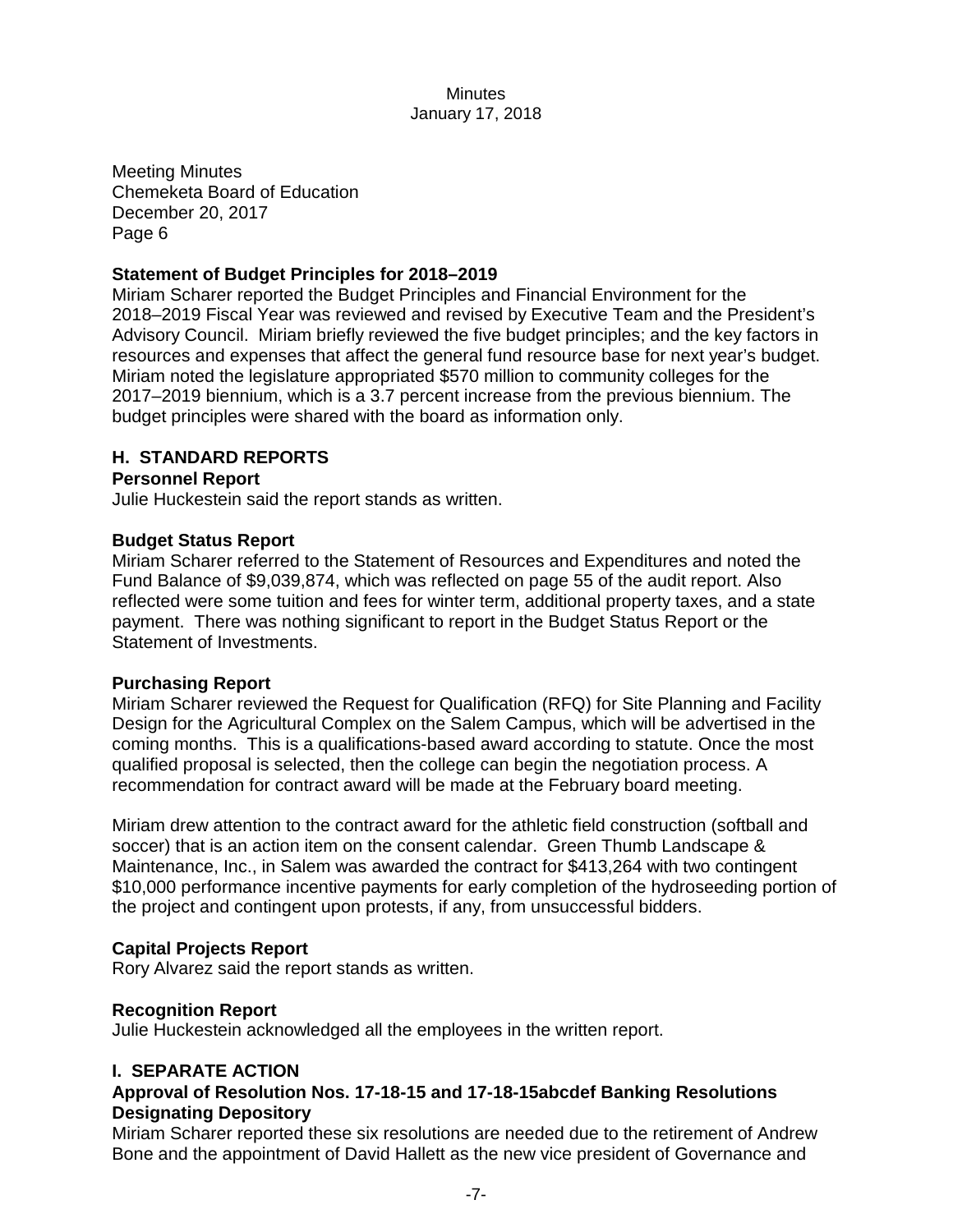Meeting Minutes Chemeketa Board of Education December 20, 2017 Page 7

Administration. The college is required to change the signatories at the banks, and this change is effective January 1, 2018.

Neva Hutchinson moved and Ron Pittman seconded a motion to approve Resolution Nos. 17-18-15, Banking Resolutions Designating Depository and 17-18-15 a, US Bank; 17-18-15b, City National Bank; 17-18-15c, Marion and Polk Schools Credit Union; 17-18-15d, US Bank Corporate Trust Services; 17-18-15e, Wells Fargo; and 17-18-15f, Bank of America.

The motion CARRIED.

# **Approval of Retirement Resolutions No. 17-18-14, Robin M. Bischof**

Neva Hutchinson read the retirement resolution for Robin M. Bischof.

Diane Watson moved and Betsy Earls seconded a motion to approve Retirement Resolution No. 17-18-14 for Robin M. Bischof.

The motion CARRIED.

# **J. ACTION**

Ron Pittman moved and Jackie Franke seconded a motion to approve action item Nos. 1–4.

- 1. Approval of Advisory Committees for 2017–2018
- 2. Approval of College Policies #6270, Site, Building, and Room Identification; #6280, Gifts and Donations; #6510, Insurance (Risk Management); and #7010, Community Services
- 3. Approval of Contract Award for Athletic Fields Construction (Softball and Soccer)
- 4. Acceptance of 2016–2017 Audit Report

The motion CARRIED.

## **K. APPENDICES**

College mission, vision, core themes, and values; campus and district maps.

## **L. FUTURE AGENDA ITEMS**

None were heard.

#### **M. BOARD OPERATIONS**

None were heard.

#### **N. ADJOURNMENT**

The meeting adjourned at 6:15 pm.